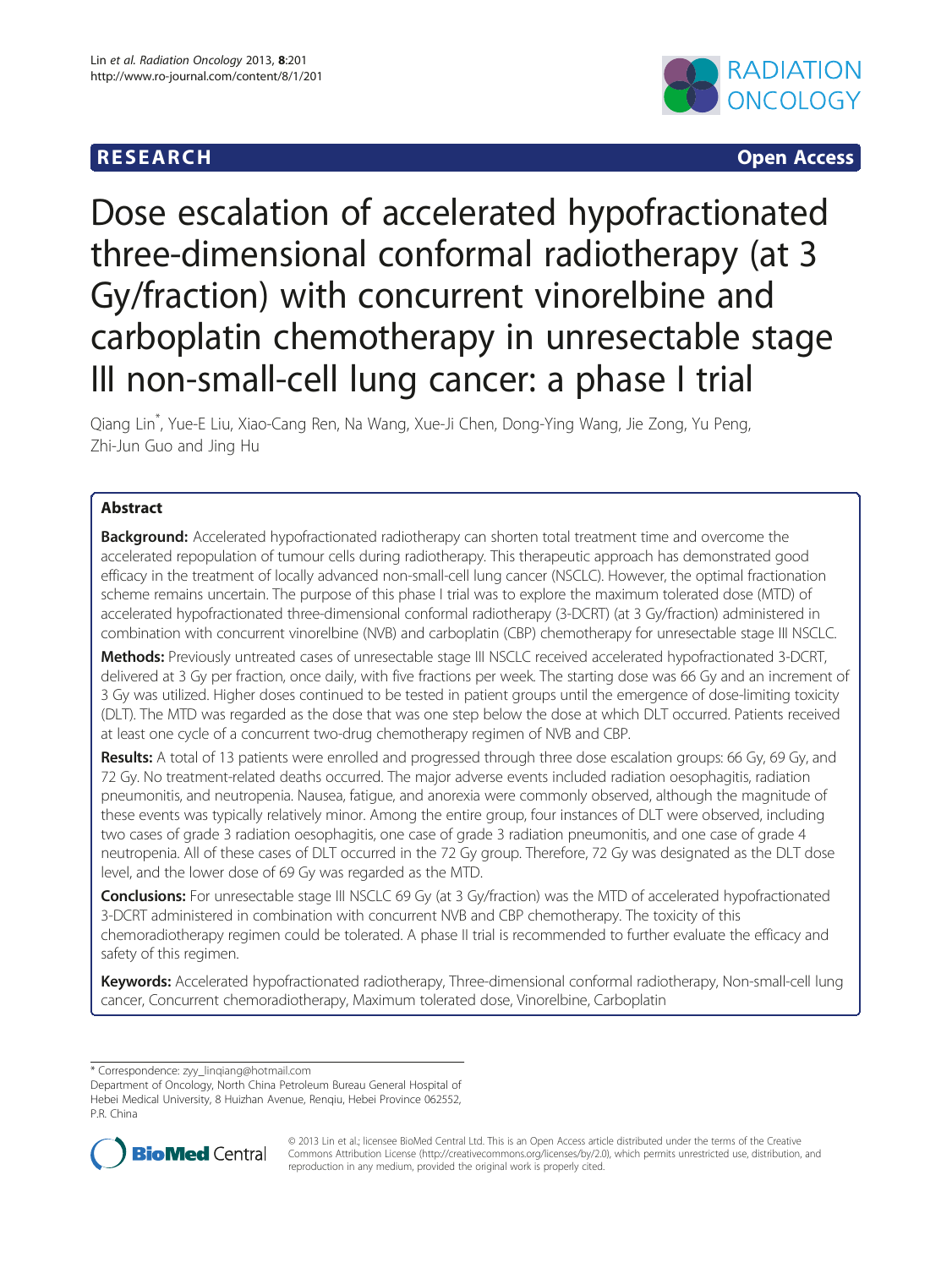# Background

Locally advanced non-small cell lung cancer (NSCLC) accounts for approximately 1/3 of NSCLC cases, and challenges remain with respect to the treatment of this form of NSCLC [\[1](#page-8-0)]. In the treatment of locally advanced NSCLC, sequential chemoradiotherapy exhibits greater efficacy than radiotherapy alone [[2](#page-8-0)], whereas concurrent chemoradiotherapy exhibits greater efficacy than sequential chemoradiotherapy [[3-5](#page-8-0)]. Therefore, at present, concurrent chemoradiotherapy is the standard treatment for locally advanced NSCLC [[1,5\]](#page-8-0).

In particular, compared with sequential chemoradiotherapy, concurrent chemoradiotherapy achieves improved overall survival (OS), producing absolute benefits in 3-year OS and 5-year OS of 5.7% and 4.5%, respectively; this increase in OS may primarily be attributed to improved locoregional control [\[5](#page-8-0)]. At present, concurrent chemoradiotherapy for locally advanced NSCLC involves a standard radiation dose of 60 Gy with conventional fractionation. To achieve more effective results, the Radiation Therapy Oncology Group (RTOG) and the North Central Cancer Treatment Group (NCCTG) conducted studies (RTOG 0117 and NCCTG 0028, respectively) to examine dose escalation with conventional fractionation; these phase I/II trials determined that doses of 74 Gy could be tolerated and generated encouraging survival results [[6,7\]](#page-9-0). However, the results of the subsequent phase III randomised controlled study (RTOG 0617) were disappointing and difficult to comprehend. In this trial, less favourable survival outcomes were observed for the 74 Gy high-dose group than for the 60 Gy low-dose group, with one-year OS rates of 70.4% and 81%, respectively; moreover, because preliminary analyses revealed no significant differences in toxicity between the high-dose group and the low-dose group, these results did not reflect excessive treatment toxicity for the high-dose group [\[8](#page-9-0)]. NSCLC involves rapidly proliferating cells that exhibit a cell doubling time of only 2.5-3.3 days, and accelerated repopulation occurs during radiotherapy. If the duration of radiotherapy treatments extends for longer than six weeks, each additional day of treatment is associated with a 1.6% decrease in survival [\[9\]](#page-9-0). Although the exact reasons why high-dose radiotherapy in the RTOG 0617 study failed to produce survival benefits remain unclear, one potential factor that merits consideration is the long treatment time of 7.4 weeks that is involved in conventional fractionation [[1\]](#page-8-0).

Studies have demonstrated that higher biologically effective doses (BEDs) of radiotherapy in cancer treatments will improve local control and survival [\[10,11\]](#page-9-0). Because dose escalation with conventional fractionation requires a significant increase in treatment time, two methods to improve BED that maintain or reduce treatment time have been explored: hyperfractionation and hypofractionation. Certain hyperfractionation radiotherapies for NSCLC have achieved good clinical efficacy, including hyperfractionated accelerated radiotherapy (HART) and continuous HART (CHART). However, these therapies not only exhibit acute toxicity but also involve multiple treatments per day that produce inconvenience and more economic costs for patients; thus, it is not convenient for clinical applications of these therapeutic techniques [\[12,13\]](#page-9-0). Advances in modern radiotherapy techniques have led to the development of three-dimensional conformal radiotherapy. Compared to prior radiotherapy approaches, three-dimensional conformal radiotherapy can significantly lower the doses of radiation to normal tissues, allowing for the administration of larger doses per fraction on tumors. Accelerated hypofractionated irradiation at 3 Gy per fraction is frequently used for the treatment of locally advanced NSCLC [\[14](#page-9-0)-[16\]](#page-9-0); under certain conditions, the dose of radiation used in this approach can be incremented to 75 Gy [\[16](#page-9-0)]. To the best of our knowledge, no studies have examined 3 Gy/fraction radiotherapy with concurrent chemotherapy. The purpose of this phase I trial was to determine the maximum tolerated dose (MTD) of accelerated hypofractionated three-dimensional conformal radiotherapy (at 3 Gy/fraction) that is administered in combination with concurrent vinorelbine (NVB) and carboplatin (CBP) chemotherapy for the treatment of unresectable stage III NSCLC.

# Methods

# **Eligibility**

Patients with previously untreated unresectable stage IIIA or stage IIIB NSCLC (as defined by the 2009 staging standards of the International Union Against Cancer (UICC)) were recruited, who were confirmed pathologically or cytologically. The patients had to be older than 18 years of age and no more than 75 years of age. The Karnofsky performance status (KPS) scores of these patients were at least 70, and the patients were expected to survive for at least 3 months. With respect to laboratory test results, the patients possessed absolute neutrophil counts (ANCs) of at least  $2.0 \times 10^9$ /L; haemoglobin levels of at least 100 g/L; platelet counts (PLTs) of at least  $100\times10^9$ /L; and serum creatinine, alanine aminotransferase, aspartate aminotransferase, and total bilirubin levels that were below the upper limit of the normal range. No significant electrocardiography (ECG) abnormalities and no requirement hospitalisation for diseases other than NSCLC.

Exclusion criteria: pregnant or breastfeeding; with malignancies other than NSCLC, with the exception of cases of cervical carcinoma in situ or non-malignant melanoma skin cancer that had been clinically cured for at least five years; who could not undergo concurrent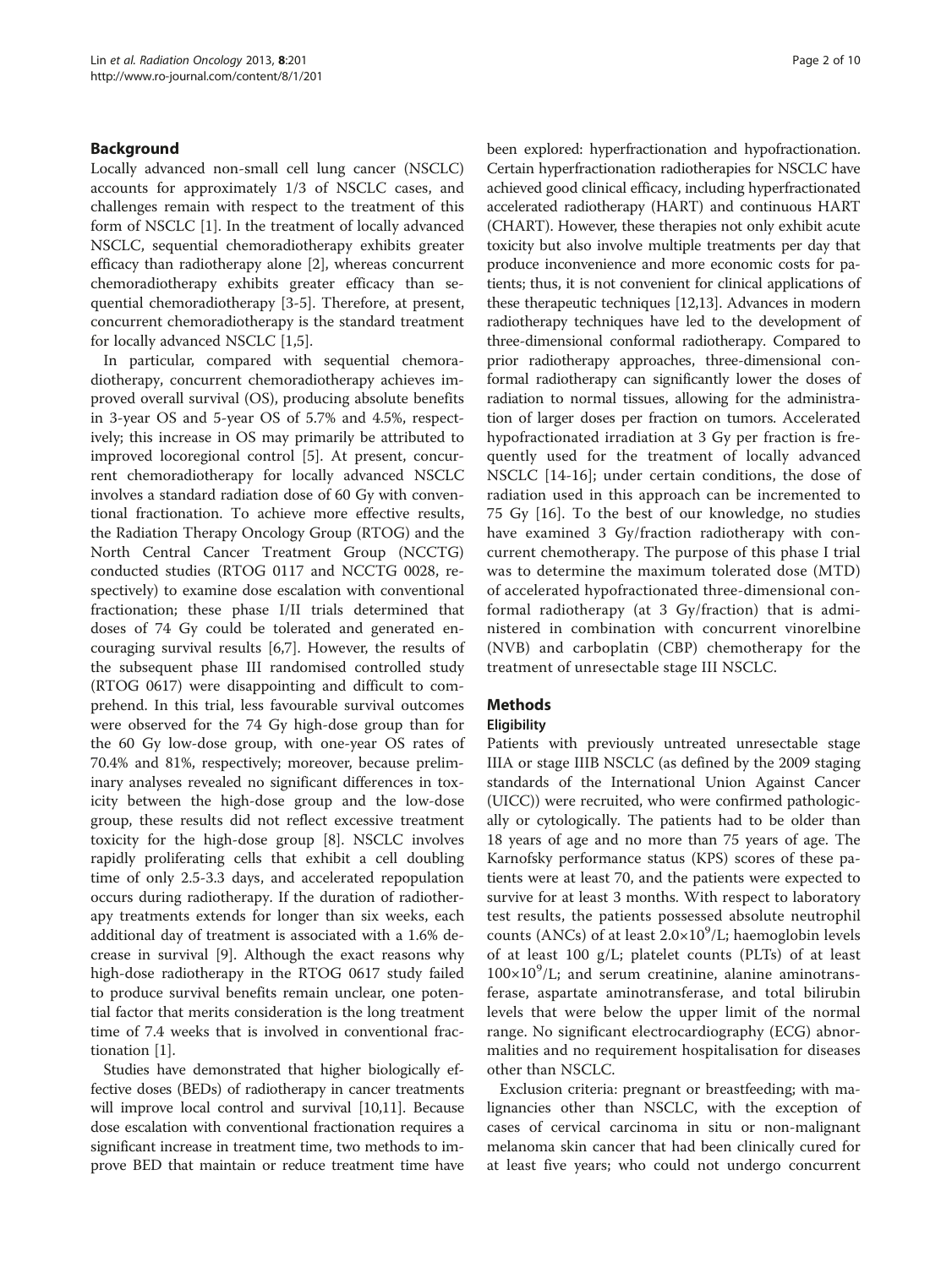chemoradiotherapy for medical reasons; or suffered from either superior vena cava syndrome or severe lung disorders that affected lung function.

This clinical trial was approved by the Ethics Committee of Hebei Medical University. This study was performed in accordance with the standards for human clinical trials and the principles stated in the Declaration of Helsinki (as issued in 1975 and revised in 2000). All patients signed an informed consent form prior to enrolment.

#### Patient assessment

All patients underwent medical assessments within 2 weeks prior to the start of treatment that included the acquisition of a complete medical history; a complete physical examination; thoracoabdominal contrast-enhanced computed tomography (CT); CT or magnetic resonance imaging (MRI) of the brain; ECG; and a bronchoscopy. If clinically indicated, a whole-body bone scan was obtained by emission CT (ECT), routine blood testing was performed, and a comprehensive blood biochemical profile was acquired.

Patients underwent a physical examination and routine blood testing each week (with increased examination frequencies as necessary). Full biochemical profiles were obtained and ECG was performed prior to each chemotherapy cycle.

# Study design

This phase I trial was an open-label, non-randomised study of radiation dose escalation. The primary endpoint of the study was the determination of the MTD for accelerated hypofractionated three-dimensional conformal radiotherapy (at 3 Gy/fraction) administered in combination with concurrent NVB and CBP chemotherapy. The secondary endpoints included short-term efficacy and progression-free survival (PFS). Each cohort included at least three cases treated with escalating-dose radiotherapy and fixed-dose chemotherapy; the chemoradiotherapy treatment scheme is depicted in Table 1.

|  |  | Table 1 Concurrent chemoradiotherapy schema |  |
|--|--|---------------------------------------------|--|
|--|--|---------------------------------------------|--|

| Concurrent chemoradiotherapy schema                            |  |  |   |  |                                |  |
|----------------------------------------------------------------|--|--|---|--|--------------------------------|--|
| RT regimen: Weeks 1-5: 3 Gy/f, 1 f/d,5 f/w;<br>Dose escalation |  |  |   |  |                                |  |
| Week 1                                                         |  |  | २ |  | 5                              |  |
| RT                                                             |  |  |   |  |                                |  |
|                                                                |  |  |   |  | Level 2: $  $                  |  |
|                                                                |  |  |   |  | Level $3:$ $\vert \vert \vert$ |  |

Chemotherapy: NVB (25 mg/m2) d1, d8; CBP, AUC = 5 mg/m1.min on d8, repeated every 28 d

| NVB        | $\bullet$ |  |  |
|------------|-----------|--|--|
| <b>CBP</b> |           |  |  |

#### Radiation therapy

Patients received radiotherapy in the supine position with their hands folded on top of their heads. A vacuum pad was used to immobilise a patient's body position and appropriately limit respiratory motion. Contrast-enhanced spiral CT (GE Light Speed Plus 4) was performed in the treatment body position. The image data were input into the three-dimensional treatment planning system. The Venus 5014 software package (Shanghai Tuoneng Co., Shanghai, China) was employed to design the radiotherapy plan, using convolution algorithms. The delineation of the target volume was performed in accordance with the consensus guidelines for the delineation of radiotherapy targets in NSCLC [[17](#page-9-0)]; in particular, the target area of the primary lesion was delineated in the routine lung window (1600, -600 Hounsfield units (HU)), and the mediastinal target area was delineated in the mediastinal window (400, 20 HU). The treatment regimen utilised involved-field radiation without elective nodal irradiation. Target volumes were defined as follows: the gross tumour volume (GTV) was defined as the primary lesion and lymph nodes with short diameters of greater than 1 cm in CT imaging; the clinical target volume (CTV) was defined as the GTV enlarged by margins of 6 mm (in cases of squamous cell carcinoma and metastatic lymph nodes) or 8 mm (in cases of adenocarcinoma); the planning target volume (PTV) was defined as the CTV enlarged by a margin of 10 to 15 mm based on the respiratory movement observed in the simulator. The GTV was confirmed by two radiation oncologists and one diagnostic imaging specialist. The radiation oncologists outlined vital organs and body surface contours. Three to six coplanar or non-coplanar fields were utilised for conformal radiation. Dose-volume histograms (DVHs) were used to optimise the therapeutic plan. The following limiting conditions for the radiation received by vital organs were employed: the maximum V20 (the percentage of healthy organ volume that receives 20 Gy radiation) for both lungs was 30%; 0% of the oesophagus was permitted to receive more than 70 Gy of radiation; a maximum of 10 cm of the oesophagus was permitted to receive 60 Gy or more of radiation; 0% of the spinal cord should receive more than 40 Gy of radiation; and the maximum V40 for the heart was 40% [[18](#page-9-0)]. The treatment utilised 6 MV X-rays from a Siemens Primus Plus linear accelerator that was equipped with a 27-pair multi-leaf collimator (Topslane@\_M, Shanghai Tuoneng Co., Shanghai, China). All lesions were located in a single target area if possible, and a second target area was established to address distant lesions.

The full course of accelerated hypofractionated radiotherapy was conducted at 3 Gy/fraction, once daily, with five fractions per week; this radiotherapy regimen was completed in 4.4-5 weeks.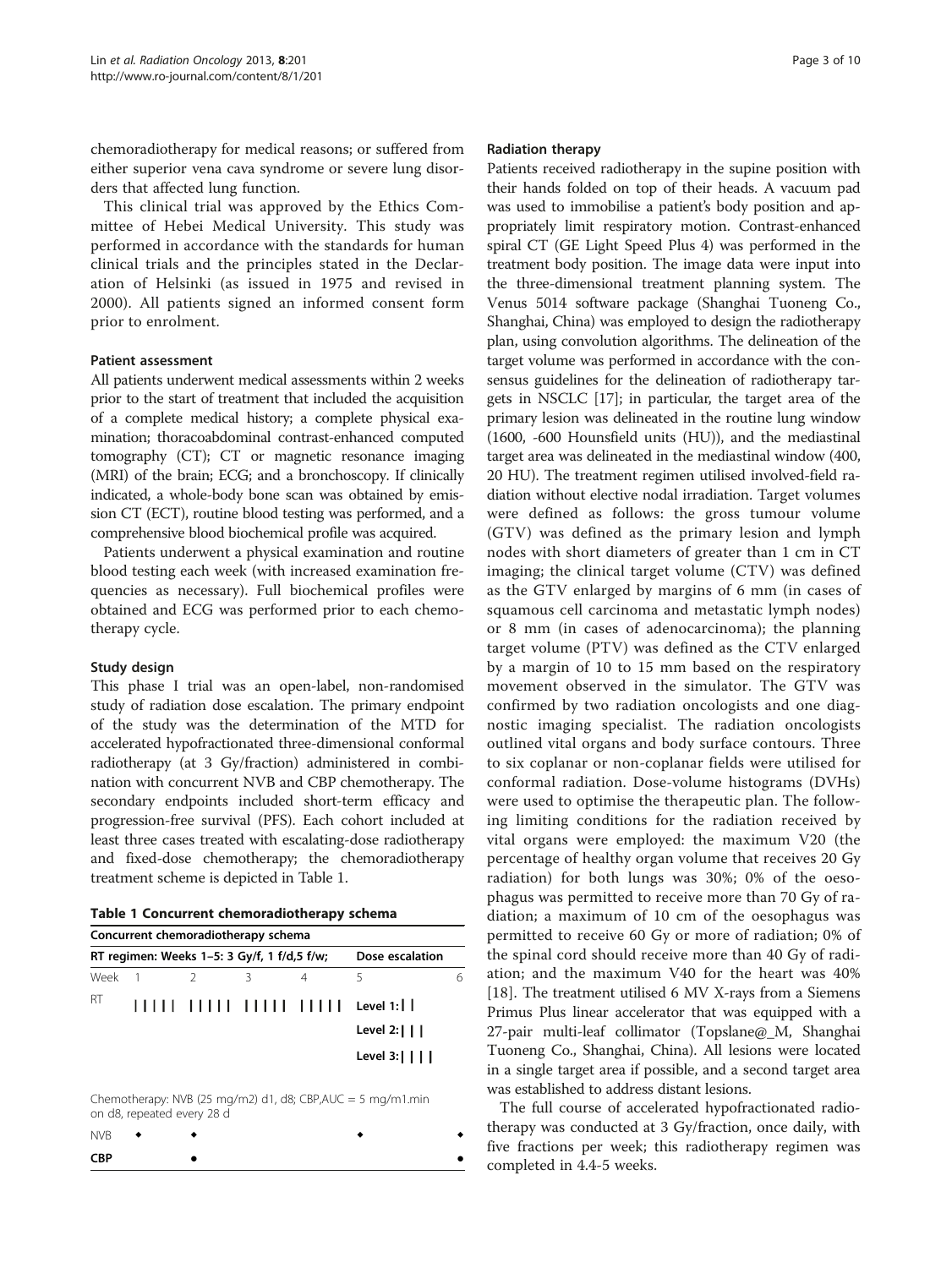#### Chemotherapy

Chemotherapy began on the first day of radiotherapy. NVB was administered by intravenous infusion at a dose of 25 mg/m<sup>2</sup> on day 1 (d1) and day 8 (d8). CBP was administered at an area under the concentration-time curve (AUC) of 5 mg/ml on d8. This treatment was repeated every 28 days. At least one cycle of chemotherapy was performed concurrently with radiotherapy. After radiotherapy had concluded, patients received a maximum of four cycles of consolidative chemotherapy, utilising the same chemotherapy regimen that was employed during the concurrent chemoradiotherapy [\[18\]](#page-9-0). Anti-emetics, hepatoprotective drugs, and other treatments were also administered.

#### Supportive care

To ensure the implementation of the chemoradiotherapy regimen, patients whose ANCs decreased to less than 2.0 ×  $10^9$ /L were treated with granulocyte colony-stimulating factor (GSF) until their ANCs had increased to at least normal levels. Patients with PLTs of less than  $75 \times 10^9$ /L were treated with interleukin-11 until PLTs had increased to at least normal levels. Nutritional support via intravenous rehydration was also provided to patients as necessary.

# Dose escalation and determinations of dose-limiting toxicity (DLT)

A limited number of reports address hypofractionated radiotherapy with concurrent chemotherapy, and only the European Organisation for Research and Treatment of Cancer (EORTC) has performed a phase I study of this therapeutic approach. This EORTC study determined that this type of chemoradiotherapy approach should be safe at a radiation dose of 66 Gy with fractions of 2.75 Gy; however, this investigation did not report an MTD and used low doses of cisplatin alone as a chemotherapy regimen [[19](#page-9-0)]. In our previous studies of concurrent chemoradiotherapy for lung cancer and oesophageal cancer, we demonstrated that Eastern and Western patient populations exhibit different tolerances to chemoradiotherapy [[18,20,21](#page-9-0)]. In examinations of three-dimensional conformal radiotherapy with conventional fractions of 2 Gy/f in combination with concurrent NVB and CBP chemotherapy, we found that radiation doses of 70 Gy could be tolerated  $[18,21]$  $[18,21]$ . For this study, we therefore arbitrarily chose 66 Gy as a starting radiotherapy dose with a 3 Gy increment. A modified Fibonacci scheme was utilised for dose escalation [[18,22\]](#page-9-0), and every cohort contained at least 3 patients. If no dose-limiting toxicity (DLT) was observed after the completion of full-dose radiotherapy and at least concurrent one cycle chemotherapy, the next dose level was applied. However, repeated administration to the same patient was not allowed. If 1 of 3 patients treated within a dose level experienced a DLT, 3 additional patients were treated at the same level. If a second case of DLT was observed, the dose escalation was stopped, and the tested dose was defined as the level of DLT. The MTD was defined as the dose level below the dose that produced the DLT. Acute toxicity was monitored for all three cases in each dose group for the first 90 days following the start of radiotherapy.

Treatment toxicity was evaluated in accordance with the Common Terminology Criteria for Adverse Events (CTCAE), version 3.0, which have been issued by the National Cancer Institute/National Institutes of Health (NCI/ NIH). Weekly assessments of toxicity occurred during the concurrent chemoradiotherapy treatment. DLT was defined as a severe and/or life-threatening adverse event that influenced the implementation of concurrent chemoradiotherapy. These adverse events included radiation pneumonitis of grade 3 or higher, oesophagitis of grade 3 or higher, and other non-haematologic toxicities of grade 3 or higher (with the exception of grade 3 nausea, vomiting, fatigue, and/or weight loss); grade 3 febrile neutropenia; grade 4 neutropenia; grade 3 or grade 4 thrombocyotpenia; grade 3 or grade 4 anaemia; and any grade 5 adverse effects [[18](#page-9-0)].

#### Evaluations of short-term tumour treatment efficacy

Evaluations of short-term treatment efficacy were performed by examining thoracoabdominal spiral CT results at four weeks after the completion of radiotherapy; the Response Evaluation Criteria in Solid Tumours, version 1.1 (RECIST 1.1), standard was utilised for these assessments [[23\]](#page-9-0).

#### Dose attenuation

Dose attenuations were implemented based on the most serious adverse events that occurred at any point after the start of treatment.

Because we were conducting a radiotherapy dose escalation study, no reductions in radiation dose were permitted. However, if toxicity of grade 3 or higher occurred (with the exception of grade 3 nausea, vomiting, or weight loss), radiotherapy was postponed until the toxicity had been resolved. In contrast, if adverse events occurred that were unrelated to radiotherapy, such as peripheral neuropathy, the radiotherapy was continued but chemotherapy was suspended. The chemotherapy was resumed after these adverse events had dissipated.

The following chemotherapy dose attenuation procedures were employed. In the event of grade 3 or grade 4 thrombocytopenia, grade 3 or grade 4 anaemia, grade 4 neutropenia, or grade 3 or grade 4 non-haematologic toxicities (except for grade 3 nausea, vomiting or weight loss), both radiotherapy and chemotherapy were suspended until the toxicity had been resolved. If the toxicity had not been resolved within two weeks, the patient was withdrawn from the study. The NVB and CBP doses of this patient's subsequent chemotherapy cycle were reduced by 25%, and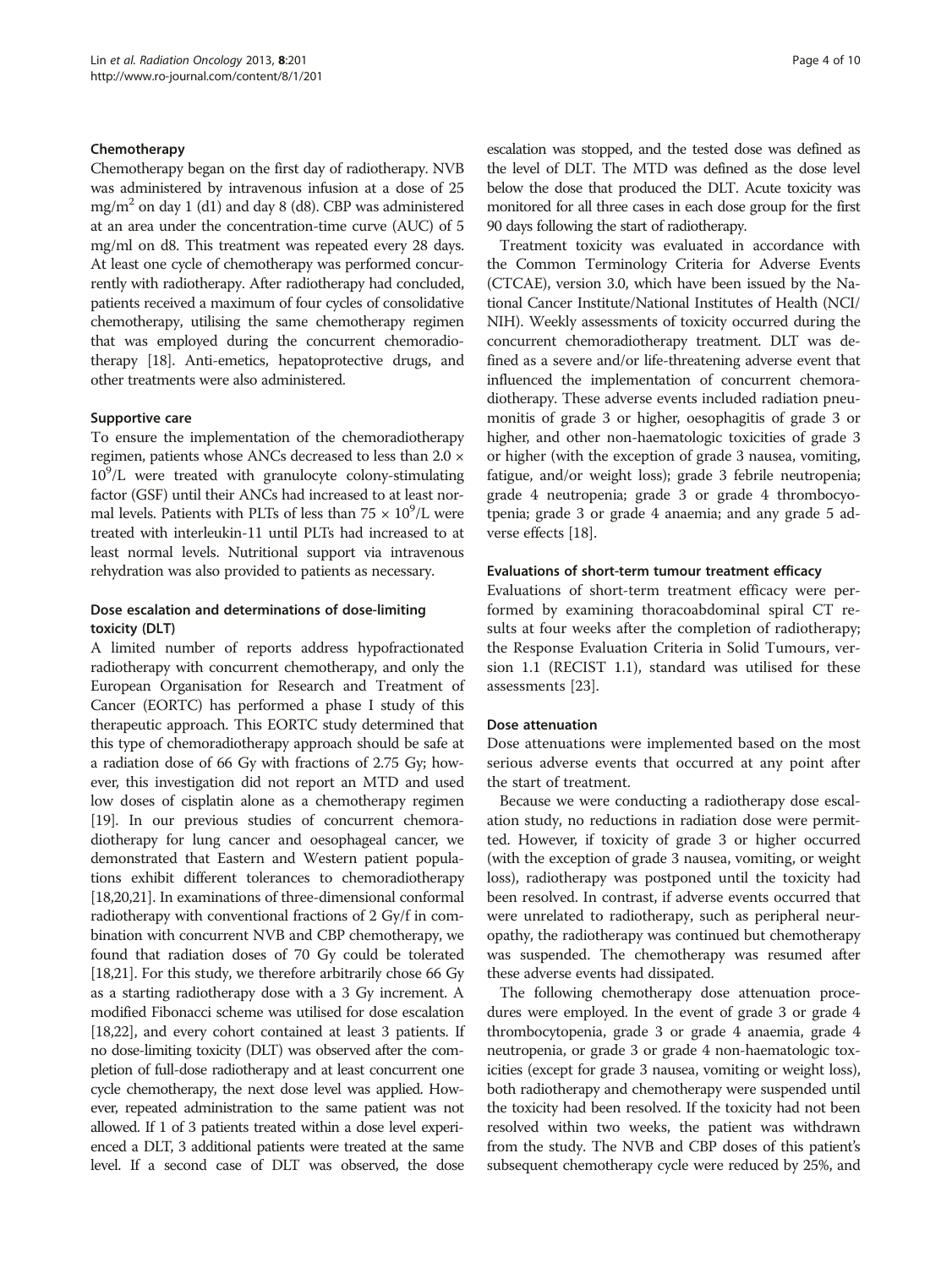the patient received prophylactic GSF treatment. If a patient exhibited grade 3 neutropenia or grade 2 thrombocytopenia, chemotherapy was stopped but radiotherapy was continued. The NVB and CBP doses of this patient's subsequent chemotherapy cycle remained unchanged, and the patient received prophylactic GSF treatment [[18](#page-9-0)].

#### Follow-up and statistics

Follow-up was conducted every three months for the first two years after the completion of radiotherapy and every six months thereafter. All statistical analyses were performed using the SPSS 19.0 biostatistical software package. The survival data were evaluated using the Kaplan-Meier method. The survival time was measured from the initiation of the concurrent chemoradiotherapy until death due to any cause or the last follow-up. Only the initial instance of treatment failure was considered with respect to assessing causes of treatment failure. PFS was defined as survival without local recurrence or distant metastases.

# Results

# Patients characteristics

From August 2010 to October 2012, 13 patients with pathologically or cytologically confirmed cases of previously untreated NSCLC were enrolled into this study. All 13 patients underwent toxicity and efficacy evaluations. The patient characteristics are provided in Table 2. The median age of was 65 years, and their median KPS score was 80. The 13 cases included seven cases of squamous cell carcinoma and 6 cases of adenocarcinoma. There were six cases of stage IIIA cancer and seven cases of stage IIIB cancer. The median GTV was  $84.6 \text{ cm}^3$  (with a mean of 97.2  $\text{cm}^3$  and a range of 22.3-222.5  $\text{cm}^3$ ), and the median PTV was  $234.9 \text{ cm}^3$  (with a mean of  $242.7 \text{ cm}^3$  and a range of 111.6-369.7 cm<sup>3</sup>).

# Compliance

All patients received escalating-dose radiotherapy at one of the three dose levels of 66 Gy, 69 Gy, and 72 Gy; in particular, three, six, and four patients, respectively, were enrolled at these dose levels, as presented in Table 3. All of the patients completed the radiotherapy dose and received at least one cycle of concurrent chemotherapy. All 13 patients received consolidative chemotherapy with a median of four chemotherapy cycles (with a range of one to four cycles).

#### Non-haematologic toxicity

Radiation pneumonia and radiation oesophagitis were commonly observed, although the majority of cases of these toxicities were mild. Among the whole group, there was only one case of grade 3 radiation pneumonitis and two cases of grade 3 radiation oesophagitis. Nausea, vomiting, fatigue, and anorexia were observed

# Table 2 Patient characteristics

| Characteristic               |                            | No. of<br>patients |                                    | Percentage of<br>Patients (%) |
|------------------------------|----------------------------|--------------------|------------------------------------|-------------------------------|
|                              |                            | $N = 13$           |                                    |                               |
| Gender                       |                            |                    |                                    |                               |
|                              | Male                       | 9                  |                                    | 69.2                          |
|                              | Female                     | $\overline{4}$     |                                    | 30.8                          |
| Age                          |                            |                    |                                    |                               |
|                              | Median                     |                    | 65                                 |                               |
|                              | Range                      |                    | 57-75                              |                               |
| Karnofsky performance status |                            |                    |                                    |                               |
|                              | Median                     |                    | 80                                 |                               |
|                              | Range                      |                    | 70-90                              |                               |
| Histology                    |                            |                    |                                    |                               |
|                              | Squamous cell<br>carcinoma | 7                  |                                    | 53.8                          |
|                              | Adenocarcinoma             | 6                  |                                    | 46.2                          |
| Stage                        |                            |                    |                                    |                               |
|                              | <b>IIIA</b>                | 6                  |                                    | 46.2                          |
|                              | <b>IIIB</b>                | 7                  |                                    | 53.8                          |
| GTV                          |                            |                    |                                    |                               |
|                              | Median                     |                    | 84.6 $cm3$                         |                               |
|                              | Range                      |                    | $22.3-$<br>222.5 cm <sup>3</sup>   |                               |
| PTV                          |                            |                    |                                    |                               |
|                              | Median                     |                    | 234.9 $cm3$                        |                               |
|                              | Range                      |                    | $111.6 -$<br>369.7 cm <sup>3</sup> |                               |

in most of cases; however, these adverse effects were mild and were successfully alleviated without affecting the implementation of chemoradiotherapy through the administration of appropriate antiemetics and intravenous rehydration. Liver and kidney toxicity was rare. Detailed information regarding the non-haematologic toxicities is provided in Table [4](#page-5-0).

#### Haematologic toxicity

All patients exhibited neutropenia; in particular, 76.9% of cases exhibited grade 1 or grade 2 neutropenia, only 15.3% of the patients exhibited grade 3 neutropenia, and only one patient exhibited grade 4 neutropenia. Thrombocytopenia

|  |  |  | Table 3 Radiation dose escalation schema |  |
|--|--|--|------------------------------------------|--|
|--|--|--|------------------------------------------|--|

| Dose level | 3D-CRT hypo (Gy)             | Cases |  |
|------------|------------------------------|-------|--|
|            | 66                           |       |  |
|            | 69                           |       |  |
|            | $\left( \frac{1}{2} \right)$ |       |  |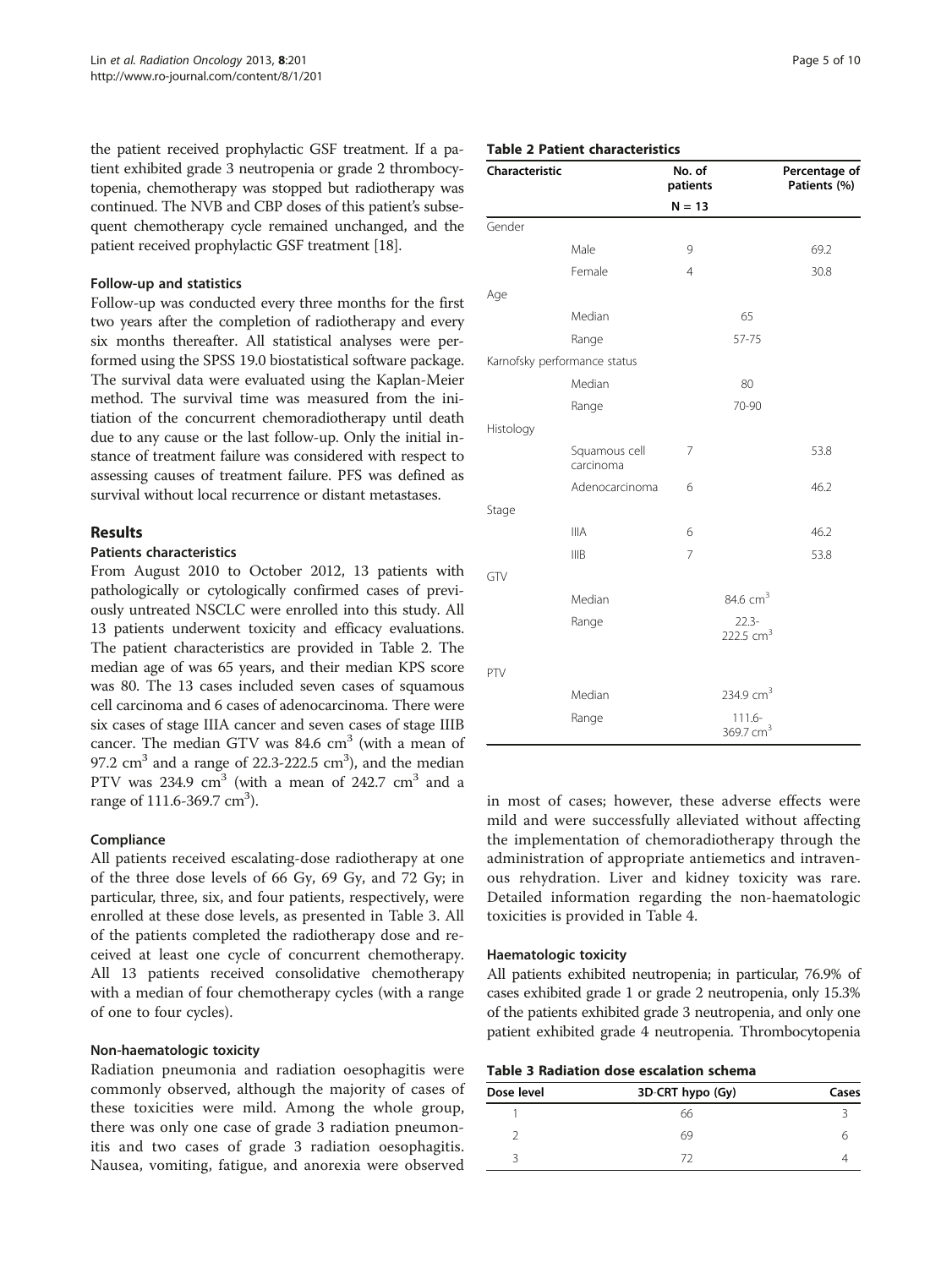| <b>Toxicity</b>                                                           | 66 Gy          | 69 Gy          | 72 Gy          | <b>Total</b> |
|---------------------------------------------------------------------------|----------------|----------------|----------------|--------------|
|                                                                           | Case           | Case           | Case           | Case (%)     |
| Radiation pneumonia                                                       |                |                |                | 10(76.9)     |
| $\overline{1}$                                                            | 1              | $\overline{2}$ | $\mathbf{1}$   |              |
| $\label{eq:1} \prod_{i=1}^n \left\{ \prod_{i=1}^n \frac{1}{n_i} \right\}$ | $\mathbf{1}$   | $\overline{2}$ | $\overline{2}$ |              |
| $\begin{array}{c} \hline \end{array}$                                     | 0              | 0              | $\mathbf{1}$   |              |
| Radiation oesophagitis                                                    |                |                |                | 11(84.6)     |
| $\overline{1}$                                                            | $\mathbf{1}$   | $\overline{c}$ | $\mathbf{1}$   |              |
| $\label{eq:1} \ $                                                         | 1              | 3              | 1              |              |
| $\begin{array}{c} \hline \end{array}$                                     | $\mathbf 0$    | 0              | $\overline{2}$ |              |
| Radiation dermatitis                                                      |                |                |                | 9(69.2)      |
| $\overline{1}$                                                            | $\mathbf{1}$   | 3              | 3              |              |
| $\mathsf{II}$                                                             | 0              | $\mathbf{1}$   | 1              |              |
| Nausea                                                                    |                |                |                | 12(92.3)     |
| $\overline{1}$                                                            | 1              | 2              | $\mathbf{1}$   |              |
| $\parallel$                                                               | 1              | $\overline{c}$ | 1              |              |
| $\left\vert \right\vert \right\vert$                                      | $\mathbf{1}$   | $\mathbf{1}$   | $\overline{2}$ |              |
| Vomiting                                                                  |                |                |                | 8(61.5)      |
| $\begin{array}{c} \end{array}$                                            | $\mathbf{1}$   | 1              | $\overline{2}$ |              |
| $\parallel$                                                               | 1              | 1              | 1              |              |
| $\begin{array}{c} \hline \end{array}$                                     | 0              | $\mathbf{1}$   | 0              |              |
| Anorexia                                                                  |                |                |                | 12(92.3)     |
| $\overline{1}$                                                            | 1              | 1              | $\mathbf{1}$   |              |
| $\parallel$                                                               | $\overline{2}$ | $\overline{2}$ | 1              |              |
| $\left\vert \right\vert \right\vert$                                      | $\mathbf 0$    | $\overline{a}$ | $\overline{2}$ |              |
| Fatigue                                                                   |                |                |                | 11(84.6)     |
| $\overline{1}$                                                            | $\mathbf{0}$   | 3              | $\mathbf{1}$   |              |
| $\label{eq:1} \ $                                                         | 1              | $\overline{c}$ | $\overline{2}$ |              |
| $\begin{array}{c} \hline \end{array}$                                     | 1              | 0              | 1              |              |
| <b>ALTI</b>                                                               | $\mathbf{0}$   | $\mathbf{1}$   | $\overline{2}$ | 3(23.1)      |
| ASTI                                                                      | 1              | 0              | $\overline{2}$ | 3(23.1)      |
| $Cr$                                                                      | 1              | 0              | $\mathbf{1}$   | 2(15.4)      |
| BIL I                                                                     | $\circ$        | $\mathbf{1}$   | $\mathbf 0$    | 1(7.7)       |

<span id="page-5-0"></span>Table 4 Nonhematologic toxicity

ALT: alanine aminotransferase; AST: aspartate aminotransferase; Cr: serum creatinine; BIL: bilirubin.

and anaemia were primarily observed at the grade 1 or grade 2. The haematologic toxicities observed in this study are detailed in Table 5.

# The determination of the MTD

Three patients were initially enrolled into the 66 Gy dose group, and none of these patients experienced DLT. Similarly, three patients were initially enrolled into the 69 Gy dose group, and none of these patients experienced DLT. In contrast, three patients were initially enrolled into the 72 Gy dose group, and all of these patients experienced DLT. In particular, one

Toxicity 66 Gy 69 Gy 72 Gy Total Case Case Case Case (%) Neutropenia 13(100)  $1$  1 2 1 II  $2$   $2$   $2$  $\begin{array}{ccc} \text{III} & & \text{O} & \text{2} & \text{O} \end{array}$ IV 0 0 1 Thrombocytopenia 8(61.5)  $1$  1 2 1  $\begin{array}{ccc} \n\text{II} & \text{I} & \text{I} & \text{2} \\
\end{array}$ Anemia 8(61.5)  $1$  3 2  $\begin{array}{ccc} \n\text{II} & \text{I} & \text{O} & \text{I} \\
\end{array}$ 

patient exhibited grade 3 radiation pneumonitis, one patient exhibited grade 3 radiation oesophagitis, and one patient exhibited grade 4 neutropenia. To confirm these findings, the enrolment of three additional patients at the 72 Gy dose level was planned; however, the single patient who was first enrolled to achieve this purpose experienced a DLT involving grade 3 radiation oesophagitis. Moreover, adverse reactions occurred more frequently in the 72 Gy group than in the remaining dose groups; this group accounted for 52.9% (9/17) of the grade 3 or grade 4 adverse reactions of the entire study but only 30.8% (4/13) of the patients of the study. However the occurrence of the grade 3 or grade 4 adverse effects in the 66 Gy and 69 Gy dose level was 47.1% (6/17) of the entire study but 69.2% (9/ 13) of the patients of the study. These findings suggested that the 72 Gy dose level could not be tolerated; as a result, no additional patients were enrolled at the 72 Gy dose level. To confirm that the 69 Gy dose level was safe, an additional three patients were enrolled at the 69 Gy dose level, and none of these patients experienced DLT.

In accordance with the study design, because the 72 Gy dose level produced severe toxicities, including all four patients at this dose level experiencing DLT, 72 Gy was designated as the dose level at which DLT occurred; thus, 69 Gy, as the highest tested dose that was less than 72 Gy, was regarded as the MTD.

#### Short-term treatment efficacy

Evaluations of the short-term treatment efficacy among the 13 study participants revealed that 23.1% (3/13) of participants exhibited a complete response (CR), 61.5% (8/13) of participants exhibited a partial response (PR), 15.4% (2/13) of participants exhibited a stable disease (SD) state, and no cases exhibited a progressive disease

#### Table 5 Hematologic toxicity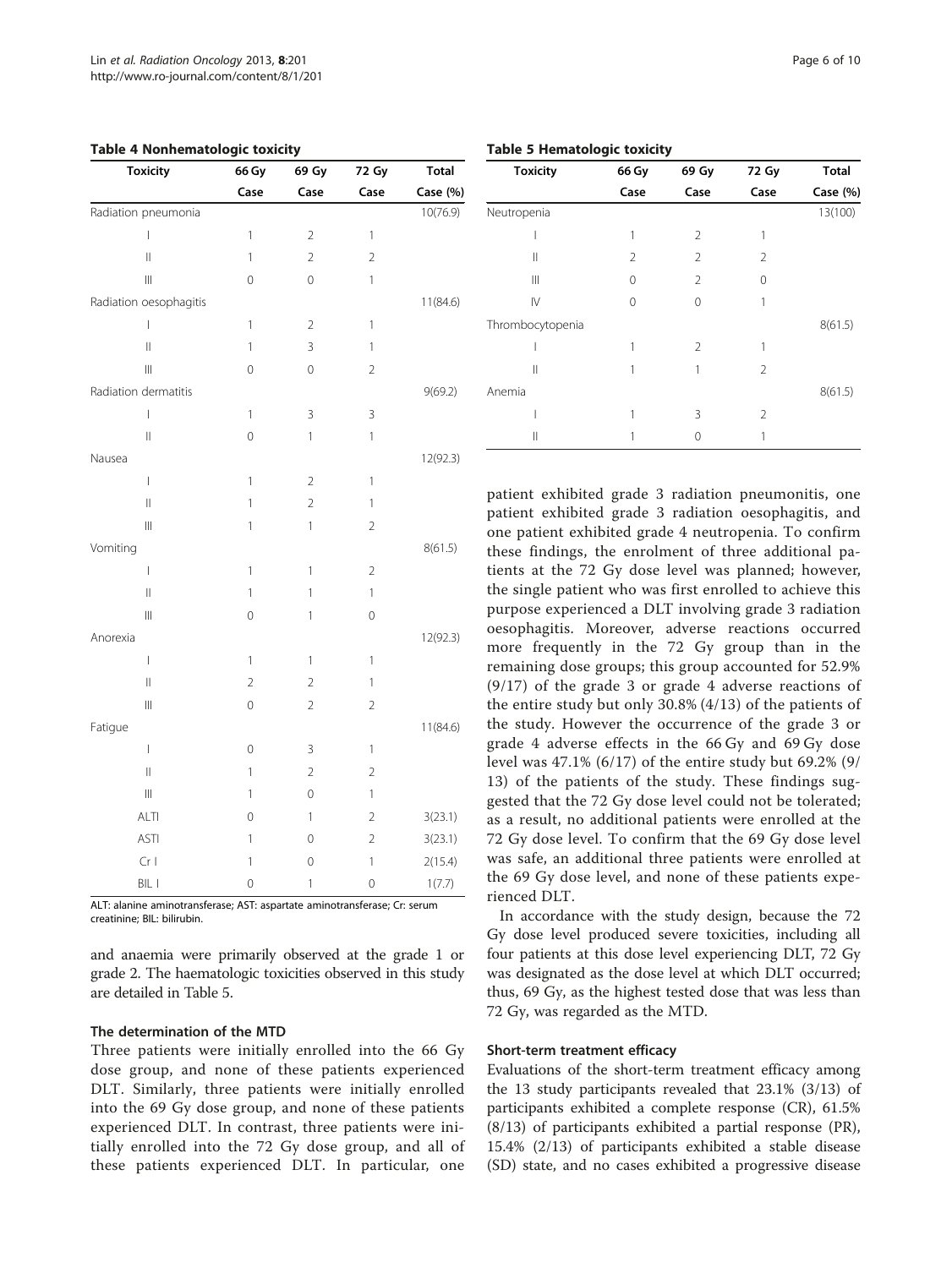(PD) state. The total short-term response rate (RR) was therefore 84.6% (11/13).

#### Survival

Although this study is merely a phase I trial, we nonetheless determined preliminary survival results. Because of the short follow-up period (from four to 20 months), which included a median follow-up period of 10 months, only three deaths occurred; however, mature OS data have not yet become available. The median PFS was 12 months, and 49.4% of 1-year PFS (Figure 1). Recurrence or progression occurred in six of the examined cases, including one case of recurrence within the radiation field, one case involving recurrence within the radiation field and distant metastasis (liver metastasis), and four cases of distant metastases (two cases of brain metastasis, one case of liver metastasis and bone metastasis, and one case of adrenal metastasis).

# Discussion

Radiotherapy is one of the most important treatments for NSCLC, and radiation dose levels significantly affect treatment outcomes. Fletcher [\[24\]](#page-9-0) believed that a radiotherapy dose of 80–100 Gy was required to cure lung cancer. This assume has been confirmed through a clinical trial of stereotactic body radiotherapy, which indicated that significantly higher survival rates were observed among

patients who were treated with a BED of at least 100 Gy than among patients who were treated with a BED of less than 100 Gy [[25](#page-9-0)]. Relative to traditional radiotherapy approaches, the techniques of three-dimensional conformal radiotherapy and intensity-modulated radiotherapy can significantly reduce the radiation doses that are received by normal tissues and organs; in the context of radiotherapy alone (without accompanying chemotherapy), these techniques allow tolerable toxicity to be achieved even at radiation doses as high as 83.3 Gy or 103 Gy [\[26,27](#page-9-0)]. NSCLC cells demonstrate accelerated repopulation during radiotherapy, and increases in treatment duration can therefore reduce local control, negatively impacting survival. Thus, to improve local control it is critical to achieve higher BEDs at constant or reduced overall treatment durations [[9,28\]](#page-9-0). However, hyperfractionated radiotherapy not only produces more severe acute reactions than conventional radiotherapy but also requires three treatments per day, producing inconvenience and much more treatment costs for patients; thus, it is not easy to clinically utilise hyperfractionated radiotherapies [[12,13\]](#page-9-0).

Mehta et al. [[9\]](#page-9-0) suggested that for cancers with very short cell doubling times, such as NSCLC, increasing the dose per fraction constitutes a promising method of achieving dose escalation. In cases of stage I/II NSCLC, hypofractionated stereotactic radiotherapy has achieved effects comparable to the results of surgery; in these

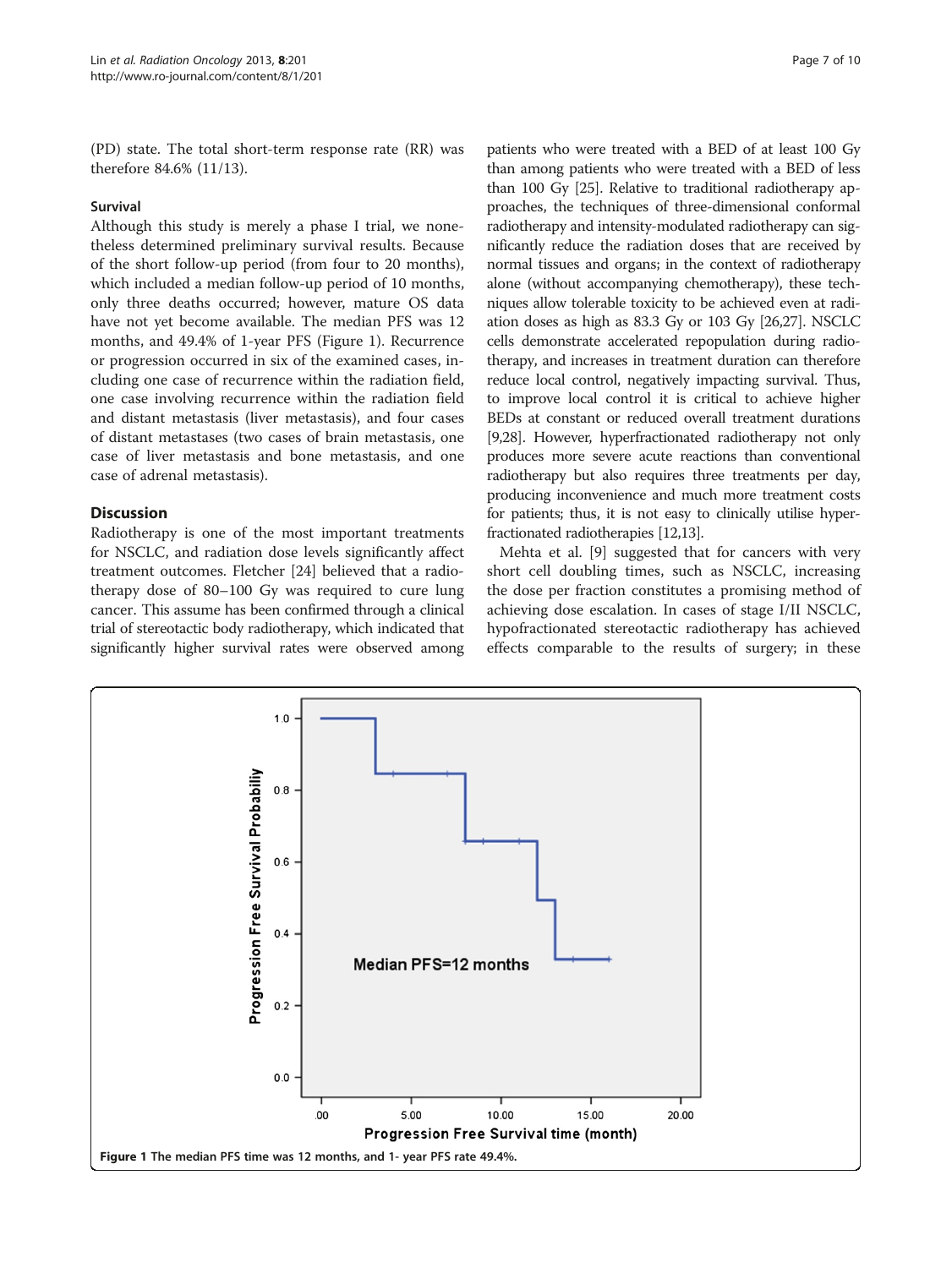cases, the radiotherapy regimen includes extremely high doses of up to 18–22 Gy per fraction [[29](#page-9-0),[30](#page-9-0)]. However, in cases of locally advanced NSCLC, because of concerns regarding toxicities (particularly late toxicities) to the oesophagus, trachea, ribs, nerves, and other vital organs, it has not been possible to achieve these high doses per fraction [[30\]](#page-9-0). In fact, the appropriate dose for hypofractionated radiotherapy for locally advanced NSCLC remains unclear [\[1](#page-8-0)].

Thirion et al. [\[31](#page-9-0)] conducted a study of accelerated hypofractionation using 3 Gy per fraction in which a 72 Gy radiation dose was delivered in 24 fractions over five weeks. The 25 NSCLC cases that Thirion et al. examined included 16 cases of stage III NSCLC. In the investigation conducted by Thirion et al., one case experienced grade 3 radiation pneumonitis, two experienced grade 3 radiation oesophagitis, and no grade 4 or higher adverse events occurred among the entire group. Xie et al. [[16](#page-9-0)] performed a dose escalation trial of accelerated hypofractionated radiotherapy with 3 Gy increments using cases from the Chinese population and found that patients could tolerate the radiotherapy treatment at doses of up to 75 Gy at V20 levels of no greater than 20% or at doses of up to 69 Gy at V20 levels of between 20% and 30%. The Fudan University Cancer Centre reported the results of a Phase II trial of accelerated hypofractionated radiotherapy with sequential chemotherapy for NSCLC [[32](#page-9-0)]. In this trial, the initial radiation dose was 50 Gy with 2.5 Gy fractions; the dose was subsequently increased at 3 Gy/fraction to a total radiation dose of 65 to 68 Gy, and elective nodal irradiation was not performed. All patients received 2 cycles of induction chemotherapy (with full-dose NVB and cisplatin), and good treatment efficacy was observed. The median PFS, median OS, and three-year OS were 10 months, 19.0 months, and 32.1%, respectively, with acceptable treatment toxicities.

Conventional fractionated radiotherapy with concurrent chemotherapy achieves superior efficacy to sequential chemoradiotherapy; moreover, experimental studies have demonstrated that hypofractionated radiotherapy combined with chemotherapy can achieve significantly increased biological effects [\[33\]](#page-9-0). Therefore, compared with these treatments, accelerated hypofractionated radiotherapy combined with concurrent chemotherapy should theoretically be capable of producing additional increases in therapeutic efficacy. However, due to concerns that hypofractionated radiotherapy with concurrent chemotherapy could have aggressive toxicity, little research has been conducted in this area. In addition, investigations of this topic have utilised very different fractionation regimens and concurrent chemotherapy drugs. In particular, the studied doses per fraction have ranged from 2.4 Gy to 2.75 Gy, and the concurrent chemotherapy drugs have included low daily doses of cisplatin, weekly paclitaxel/ CBP, and full-dose NVB/cisplatin [[19,34](#page-9-0)-[36](#page-9-0)].

An EORTC study reported dose escalation results from hypofractionation radiotherapy with 2.75 Gy fractions for NSCLC and suggested that radiotherapy with a total dose of 66 Gy in 24 fractions in combination with concurrent low-dose cisplatin could be well tolerated [\[19](#page-9-0)]. Based on these results, a phase III randomised study was conducted to compare concurrent chemoradiotherapy with sequential chemoradiotherapy [\[34\]](#page-9-0). Because this study administered elective nodal irradiation, high rates of severe acute oesophagitis were observed among the concurrent group; in particular, grade 3 and grade 4 acute oesophagitis was observed in 14% and 3%, respectively, of the patients in concurrent group, whereas significantly lower rates of acute oesophagitis were observed in the sequential group. Interestingly, rates of late oesophageal injury were not significantly higher in the concurrent group (5%) than in the sequential group (4%). The OS did not differ between the two groups; in particular, the concurrent group and the sequential group exhibited 2-year OS of 39% and 34%, respectively, and three-year OS of 34% and 22%, respectively. This lack of improvement in OS with the concurrent therapy compared to the sequential therapy may relate to the low doses of chemotherapy that were administered in this study. A 2011 report of the American Society of Clinical Oncology (ASCO) discussed the preliminary results of a British study of radiotherapy with concurrent two-drug chemotherapy for NSCLC, using a total radiation dose of 55 Gy in 20 fractions with 2.75 Gy/fraction; in particular, this treatment produced a median survival time (MST) of 27.4 months, a 2-year OS of 54%, and a 3-year OS of 38% [[35](#page-9-0)]. In this study, full-dose of chemotherapy drugs were administered in a regimen that included 15 mg/m<sup>2</sup> NVB on d1, d6, d15, and d20 as well as 20 mg/m<sup>2</sup> cisplatin on d1-4 and d16-19 [\[36\]](#page-9-0). A phase II trial by the Korean Radiation Oncology Group also achieved good survival results, including an MST of 28.1 months and 2- and 3-year OS of 56.4% and 43.8%, respectively [[37](#page-9-0)]. This study used a radiotherapy regimen consisting of a total radiation dose of 60 Gy in 25 fractions of 2.4 Gy/fraction, which was combined with concurrent paclitaxel and CBP chemotherapy. Elective nodal irradiation was not performed, and tolerable toxicity was observed.

The aforementioned three regimens of hypofractionated radiotherapy with concurrent chemotherapy involved significant differences in radiotherapy fractionation, total radiation dose, and concurrent chemotherapy protocols. In addition, distinct inclusion criteria were used in these studies, and different restrictions on the radiation dose received by normal tissues and organs were employed. Thus, it is difficult to horizontally compare the advantages and disadvantages of these prior investigations to identify a regimen that could receive widespread acceptance.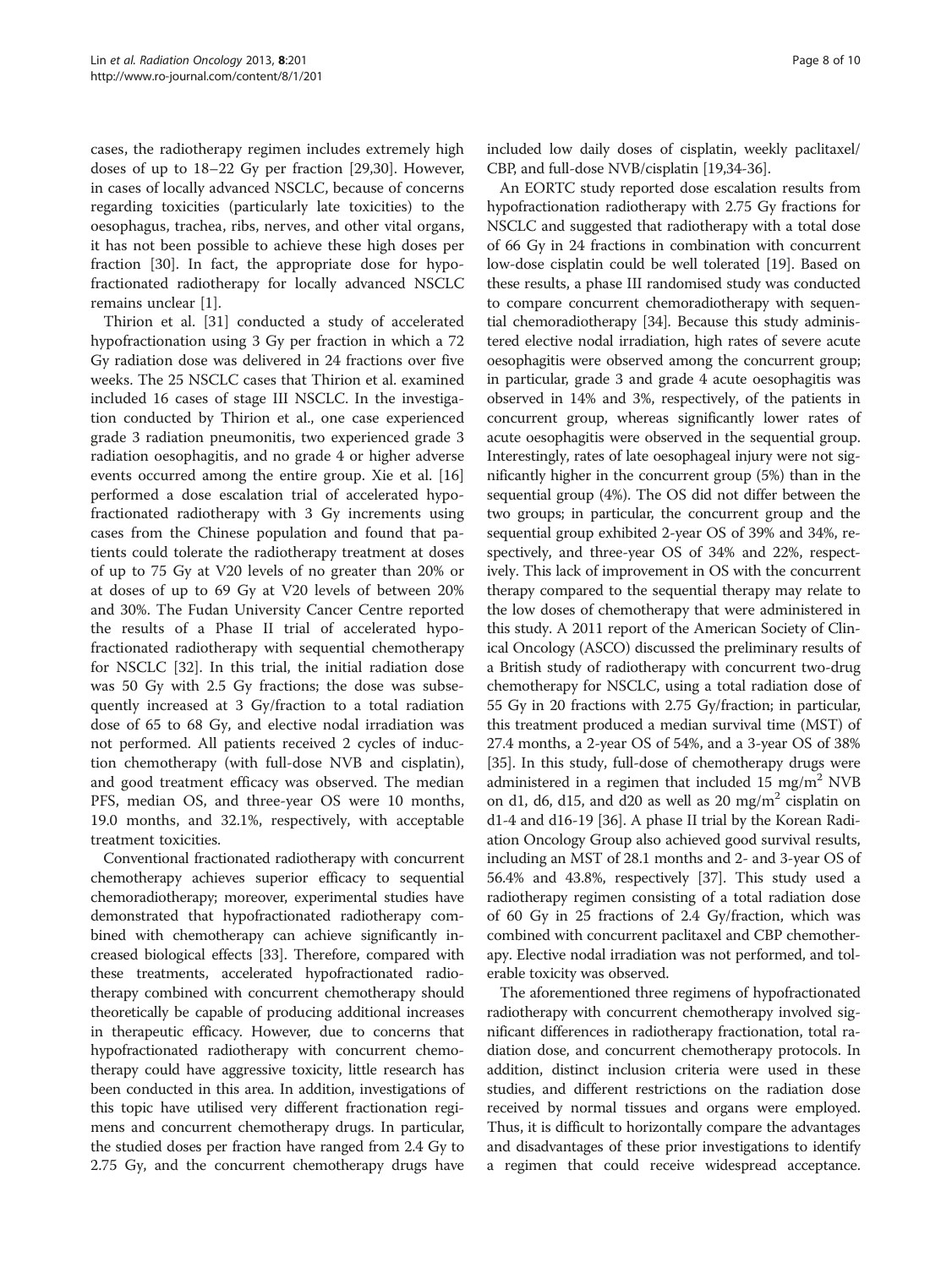<span id="page-8-0"></span>However, it is evident that the efficacy of hypofractionated radiotherapy with concurrent chemotherapy exhibits good comparability with the efficacy of conventional fractionation with concurrent chemotherapy [3-5].

In our trial, we chose 3 Gy as the dose per fraction because the use of hypofractionated radiotherapy at 3 Gy per fraction was a relatively mature approach for radiation treatment alone; in addition, the chosen radiotherapy regimen was efficient and was expected to be completed in a total treatment time of five weeks. Thus, this regimen could achieve a high rate of tumour control [\[9](#page-9-0)]. This phase I trial revealed that hypofractionated radiotherapy at 3 Gy/fraction with concurrent full-dose chemotherapy exhibited high levels of safety. No treatment-related deaths occurred during the entire study. The main toxicities that were observed included radiation oesophagitis and radiation pneumonitis. The rate of radiation oesophagitis reached 84.6% (11/13) in whole group. Because we utilised the involved-field irradiation technique and refrained from administering elective nodal irradiation, the observed cases of radiation oesophagitis were mainly of grade 1 or grade 2 (69.2%, 9/13). The adverse events to the radiotherapy were tolerable after general symptomatic treatment and did not affect the implementation of the radiotherapy regimen. The 2 observed cases of grade 3 radiation oesophagitis occurred at the 72 Gy dose level. One case of grade 3 radiation pneumonitis occurred in the 72 Gy group, whereas the other observed cases of radiation pneumonitis in this study were all grade 1 or grade 2. Other non-haematologic toxicities were easily managed through clinical treatment and did not affect the implementation of concurrent chemoradiotherapy. Although all patients suffered from neutropenia, most of the cases of these adverse events were mild and did not affect the implementation of concurrent chemoradiotherapy. Only one case of grade 4 neutropenia occurred in this study, and this case arose in the 72 Gy group. In this case, after the administration of treatments to prevent infection and GSF to enhance white blood cell counts, agranulocytosis was resolved within one week, and no serious consequences were observed. Mild degrees of anaemia and thrombocytopenia were observed in the whole group. The shortterm tumour control rate of 84.6% indicated that our regimen of hypofractionated radiotherapy with concurrent chemotherapy was able to achieve good local tumour control. Because of the short follow-up time and the small number of examined cases, mature OS data for this study are not yet available; however, the 12-month PFS of this investigation is highly comparable to the 12-month PFS results from other studies [[32](#page-9-0)].

# Conclusions

Accelerated hypofractionated three-dimensional conformal radiotherapy (at 3 Gy/fraction) combined with concurrent NVB and CBP chemotherapy is feasible and safe for the treatment of unresectable stage III NSCLC. The MTD of the radiotherapy was 69 Gy in 23 fractions; at this dose, adverse events could be tolerated. Based on this phase I trial, a phase II trial of a hypofractionated radiotherapy approach involving a total radiation dose of 69 Gy in 23 fractions with 3 Gy/fraction that is administered in combination with concurrent chemotherapy is ongoing to further evaluate the efficacy and safety of this treatment regimen.

#### Abbreviations

NSCLC: Non-small cell lung cancer; hypo: Hypofractionated radiation therapy; 3D-CRT: Three-dimensional conformal radiation therapy; DLT: Dose-limiting tolerance; MTD: Maximum-tolerated dose; NVB: Vinorelbine; CBP: Carboplatin; KPS: Karnofsky performance status; CR: Complete response; PR: Partial response; SD: Stable disease; PD: Progressive disease.

#### Competing interests

The authors declare that they have no competing interests.

#### Authors' contributions

QL was the PI of this clinical trial, who designed the subject and drafted the manuscript. YL participated in the subject of design and the manuscript writing. XR participated in the design of the subject and carried out the clinical implementation of the study. NW carried out the clinical implementation of the study. XC carried out the clinical implementation of the study. DW guided the design of the subject and helped to draft the manuscript. JZ carried out the clinical implementation of the study. YP carried out the clinical implementation of the study. JG carried out the clinical implementation of the study. JH carried out the clinical implementation of the study. All authors read and approved the final manuscript.

#### Authors' information

QL, the corresponding author, is the Associate Professor of Department of Oncology, North China Petroleum Bureau General Hospital of Hebei Medical University, 8 Huizhan Avenue, Renqiu City, Hebei Province, and P.R.China. He is focusing on the chemoradiotherapy on the thoracic neoplasm. He has found difference tolerance between Asian patients and Western patients when they received concurrent chemoradiotherapy in lung cancer and esophageal carcinoma.

#### Received: 30 March 2013 Accepted: 16 August 2013 Published: 17 August 2013

#### References

- 1. Stinchcombe TE, Bogart JA: Novel approaches of chemoradiotherapy in unresectable stage IIIA and stage IIIB non-small cell lung cancer. Oncologist 2012, 17:682–693.
- 2. Dillman RO, Herndon J, Seagren SL, Eaton WL Jr, Green MR: Improved survival in stage III non-small-cell lung cancer: seven year follow-up of cancer and leukemia group B (CALGB) 8433 trial. J Natl Cancer Inst 1996, 88:1210–1215.
- 3. Furuse K, Fukuoka M, Kawahara M, Nishikawa H, Takada Y, Kudoh S, Katagami N, Ariyoshi Y: Phase III study of concurrent versus sequential thoracic radiotherapy in combination with mitomycin, vindesine, and cisplatin in unresectable stage III non-small cell lung cancer. J Clin Oncol 1999, 17:2692–2699.
- 4. Zatloukal P, Petruzelka L, Zemanova M, Havel L, Janku F, Judas L, Kubik A, Krepela E, Fiala P, Pecen L: Concurrent versus sequential chemoradiotherapy with cisplatin and vinorelbine in locally advanced non-small cell lung cancer: a randomized study. Lung Cancer 2004, 46:87–98.
- 5. Aupérin A, Le Péchoux C, Rolland E, Curran WJ, Furuse K, Fournel P, Belderbos J, Clamon G, Ulutin HC, Paulus R, Yamanaka T, Bozonnat MC, Uitterhoeve A, Wang X, Stewart L, Arriagada R, Burdett S, Pignon JP: Meta-analysis of concomitant versus sequential radiochemotherapy in locally advanced non-small-cell lung cancer. J Clin Oncol 2010, 28:2181-90.